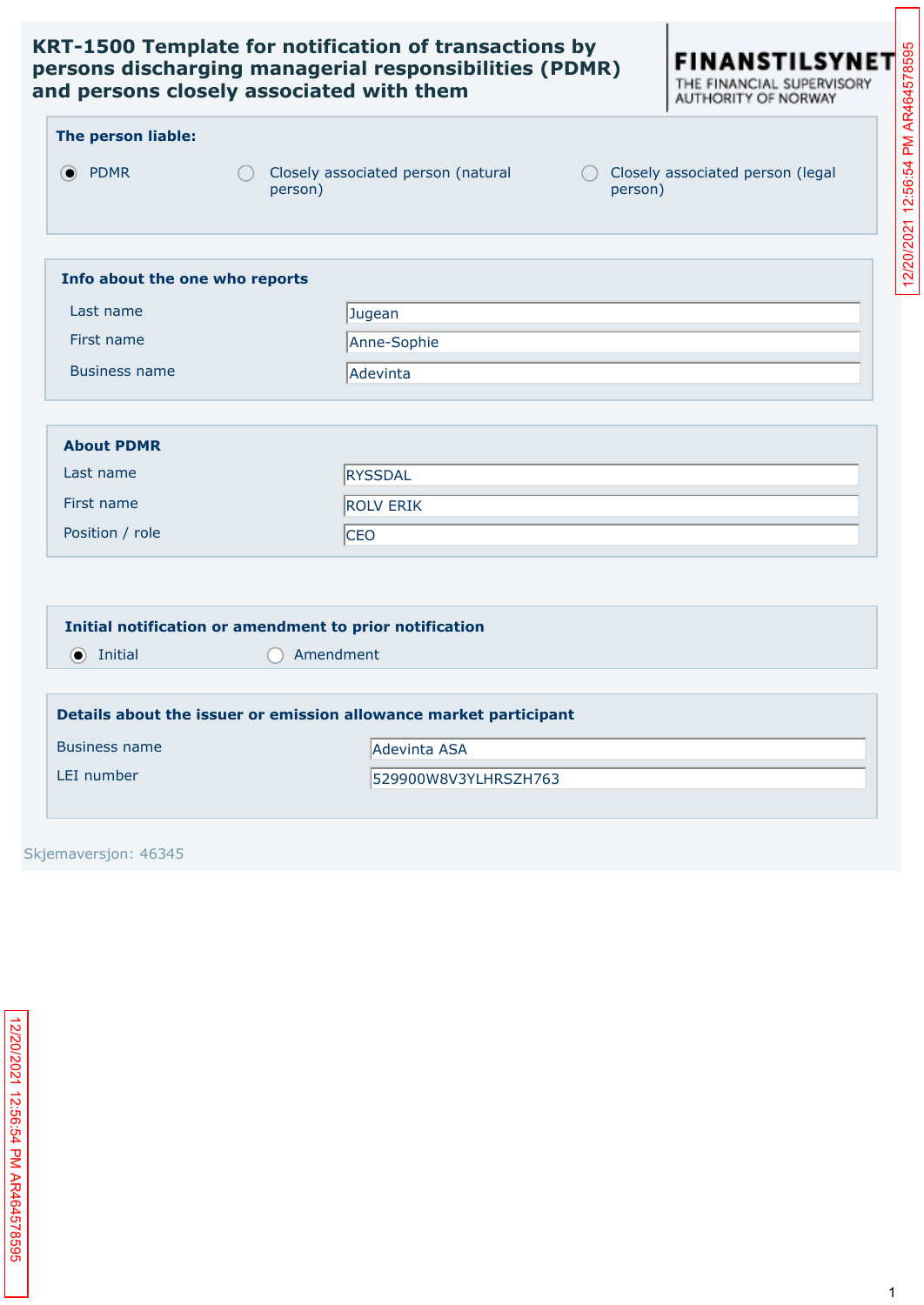| <b>RT-1500 Template for notification of transactions by</b><br>FINANSTILSYNET<br>ersons discharging managerial responsibilities (PDMR)<br>E FINANCIAL SUPERVISORY<br>Id persons closely associated with them<br>AUTHORITY OF NORWAY |                        |                   | 12/20/2021 12:56:54 PM AR464578595 |
|-------------------------------------------------------------------------------------------------------------------------------------------------------------------------------------------------------------------------------------|------------------------|-------------------|------------------------------------|
| Description of the financial instrument/type of instrument                                                                                                                                                                          |                        |                   |                                    |
| Instrument                                                                                                                                                                                                                          | <b>Share</b>           |                   |                                    |
| <b>ISIN code</b>                                                                                                                                                                                                                    | NO0010844038           |                   |                                    |
| Name of the financial instrument                                                                                                                                                                                                    |                        |                   |                                    |
|                                                                                                                                                                                                                                     |                        |                   |                                    |
| <b>Nature of the transaction</b>                                                                                                                                                                                                    |                        |                   |                                    |
| Transaction type                                                                                                                                                                                                                    | Other transaction type |                   |                                    |
| Description of transaction type                                                                                                                                                                                                     |                        |                   |                                    |
| This transaction is related to bonus matching shares given to employees who enrolled in the Employee Share<br>Saving Plan for Q3 of 2019.                                                                                           |                        |                   |                                    |
| <b>Share option program</b>                                                                                                                                                                                                         |                        |                   |                                    |
| The transaction is linked to an excersise of a share option program                                                                                                                                                                 |                        | $\odot$ No<br>Yes |                                    |
|                                                                                                                                                                                                                                     |                        |                   |                                    |
| <b>Currency of the transaction</b>                                                                                                                                                                                                  |                        |                   |                                    |
| Currency                                                                                                                                                                                                                            | <b>NOK</b>             |                   |                                    |
| Price(s) and volume(s)                                                                                                                                                                                                              |                        |                   |                                    |
| Price per unit                                                                                                                                                                                                                      | 0                      |                   |                                    |
| Volume                                                                                                                                                                                                                              | 82                     |                   |                                    |
| <b>Aggregated information</b>                                                                                                                                                                                                       |                        |                   |                                    |
| Average price per unit                                                                                                                                                                                                              | 0.00000                |                   |                                    |
| Aggregated volume                                                                                                                                                                                                                   | 82                     |                   |                                    |
| <b>Total amount</b>                                                                                                                                                                                                                 | 0.000000               |                   |                                    |
| <b>Date of the transaction</b>                                                                                                                                                                                                      |                        |                   |                                    |
| Date                                                                                                                                                                                                                                | 12/16/2021             |                   |                                    |
|                                                                                                                                                                                                                                     |                        |                   |                                    |
| <b>Place of the transaction</b>                                                                                                                                                                                                     |                        |                   |                                    |
| Trading venue                                                                                                                                                                                                                       | XOSL - Oslo Børs       |                   |                                    |
|                                                                                                                                                                                                                                     |                        |                   |                                    |
| <b>Comment</b>                                                                                                                                                                                                                      |                        |                   |                                    |
|                                                                                                                                                                                                                                     |                        |                   |                                    |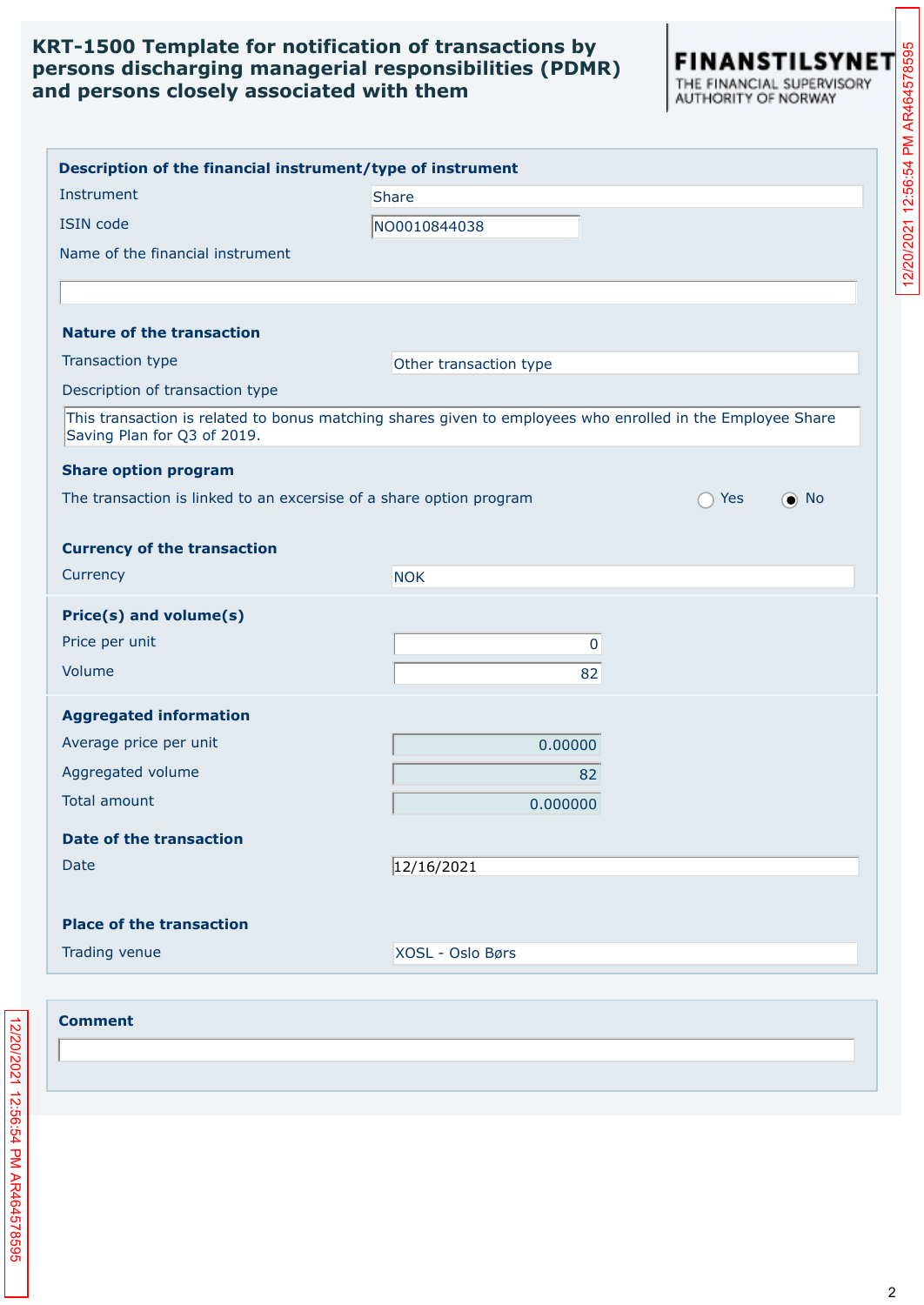

#### **The person liable:**

- PDMR Closely associated person (natural person)
	-
- person)

|                                | RT-1500 Template for notification of transactions by<br><b>FINANSTILSYNET</b><br>ersons discharging managerial responsibilities (PDMR)<br>nd persons closely associated with them |
|--------------------------------|-----------------------------------------------------------------------------------------------------------------------------------------------------------------------------------|
| The person liable:             |                                                                                                                                                                                   |
| O PDMR                         | 1:00:20 PM<br>Closely associated person (natural<br>Closely associated person (legal<br>person)<br>person)                                                                        |
|                                | 12/20/2021                                                                                                                                                                        |
| Info about the one who reports |                                                                                                                                                                                   |
| Last name                      | Jugean                                                                                                                                                                            |
| First name                     | Anne-Sophie                                                                                                                                                                       |
| <b>Business name</b>           | Adevinta                                                                                                                                                                          |

| <b>About PDMR</b> |                   |
|-------------------|-------------------|
| Last name         | <b>Santorsola</b> |
| First name        | Gianpaolo         |
| Position / role   | Group Management  |

#### **Initial notification or amendment to prior notification**

Initial Amendment

| Details about the issuer or emission allowance market participant |                      |
|-------------------------------------------------------------------|----------------------|
| Business name                                                     | Adevinta ASA         |
| LEI number                                                        | 529900W8V3YLHRSZH763 |
|                                                                   |                      |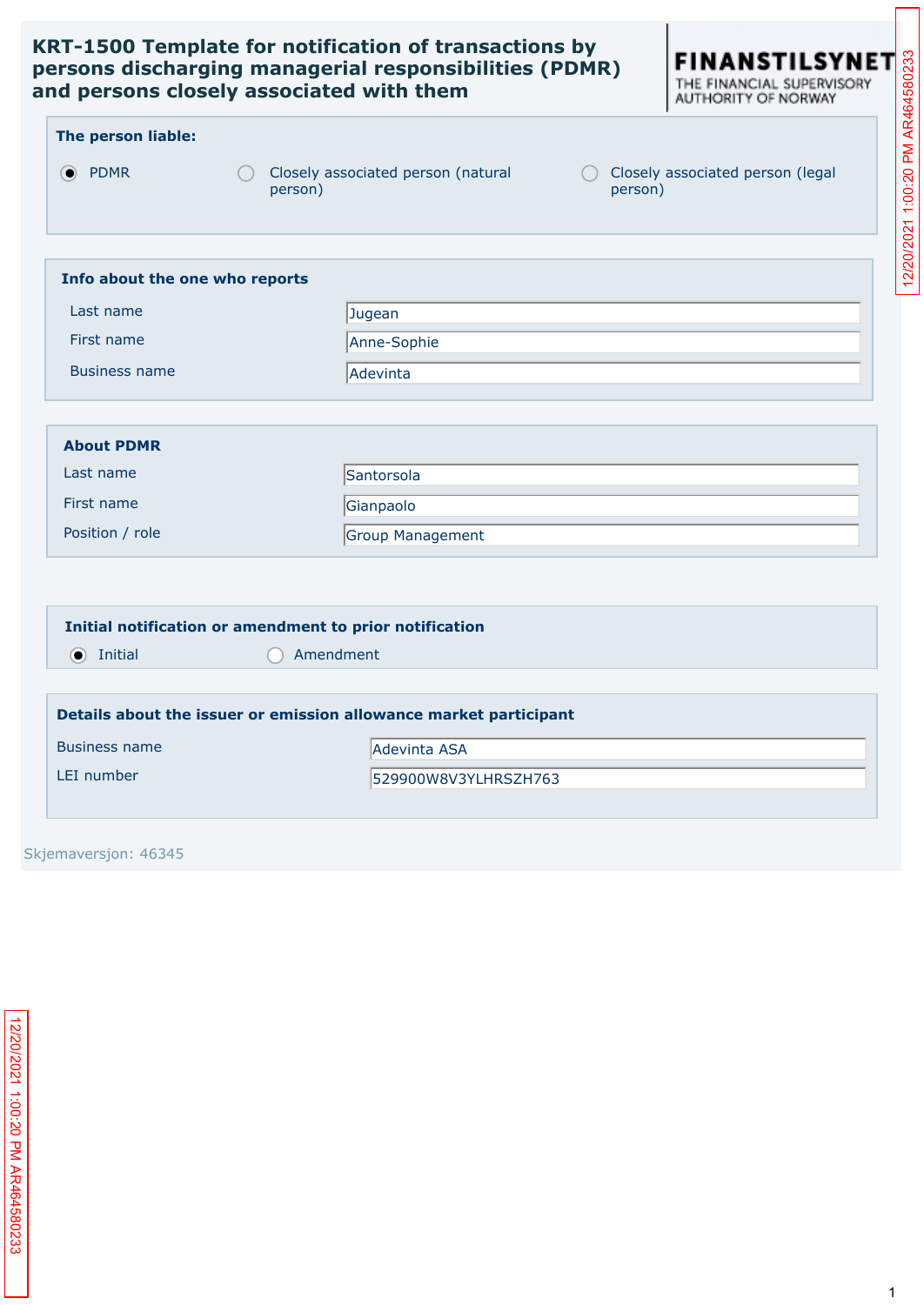| d persons closely associated with them | <b>RT-1500 Template for notification of transactions by</b><br>rsons discharging managerial responsibilities (PDMR) | FINANSTILSYNET<br>THE FINANCIAL SUPERVISORY<br>AUTHORITY OF NORWAY |
|----------------------------------------|---------------------------------------------------------------------------------------------------------------------|--------------------------------------------------------------------|
|                                        | Description of the financial instrument/type of instrument                                                          |                                                                    |
| Instrument                             | Share                                                                                                               |                                                                    |
| <b>ISIN</b> code                       | NO0010844038                                                                                                        |                                                                    |
| Name of the financial instrument       |                                                                                                                     |                                                                    |
|                                        |                                                                                                                     |                                                                    |
| <b>Nature of the transaction</b>       |                                                                                                                     |                                                                    |
| Transaction type                       | Other transaction type                                                                                              |                                                                    |
| Description of transaction type        |                                                                                                                     |                                                                    |
| Saving Plan for Q3 of 2019.            | This transaction is related to bonus matching shares given to employees who enrolled in the Employee Share          |                                                                    |
| <b>Share option program</b>            |                                                                                                                     |                                                                    |
|                                        | The transaction is linked to an excersise of a share option program                                                 | $\odot$ No<br>Yes                                                  |
| <b>Currency of the transaction</b>     |                                                                                                                     |                                                                    |
| Currency                               | <b>NOK</b>                                                                                                          |                                                                    |
| Price(s) and volume(s)                 |                                                                                                                     |                                                                    |
| Price per unit                         | 0                                                                                                                   |                                                                    |
| Volume                                 | 118                                                                                                                 |                                                                    |
| <b>Aggregated information</b>          |                                                                                                                     |                                                                    |
| Average price per unit                 | 0.00000                                                                                                             |                                                                    |
| Aggregated volume                      | 118                                                                                                                 |                                                                    |
| <b>Total amount</b>                    | 0.000000                                                                                                            |                                                                    |
| <b>Date of the transaction</b>         |                                                                                                                     |                                                                    |
| Date                                   | 12/16/2021                                                                                                          |                                                                    |
|                                        |                                                                                                                     |                                                                    |
| <b>Place of the transaction</b>        |                                                                                                                     |                                                                    |

#### 2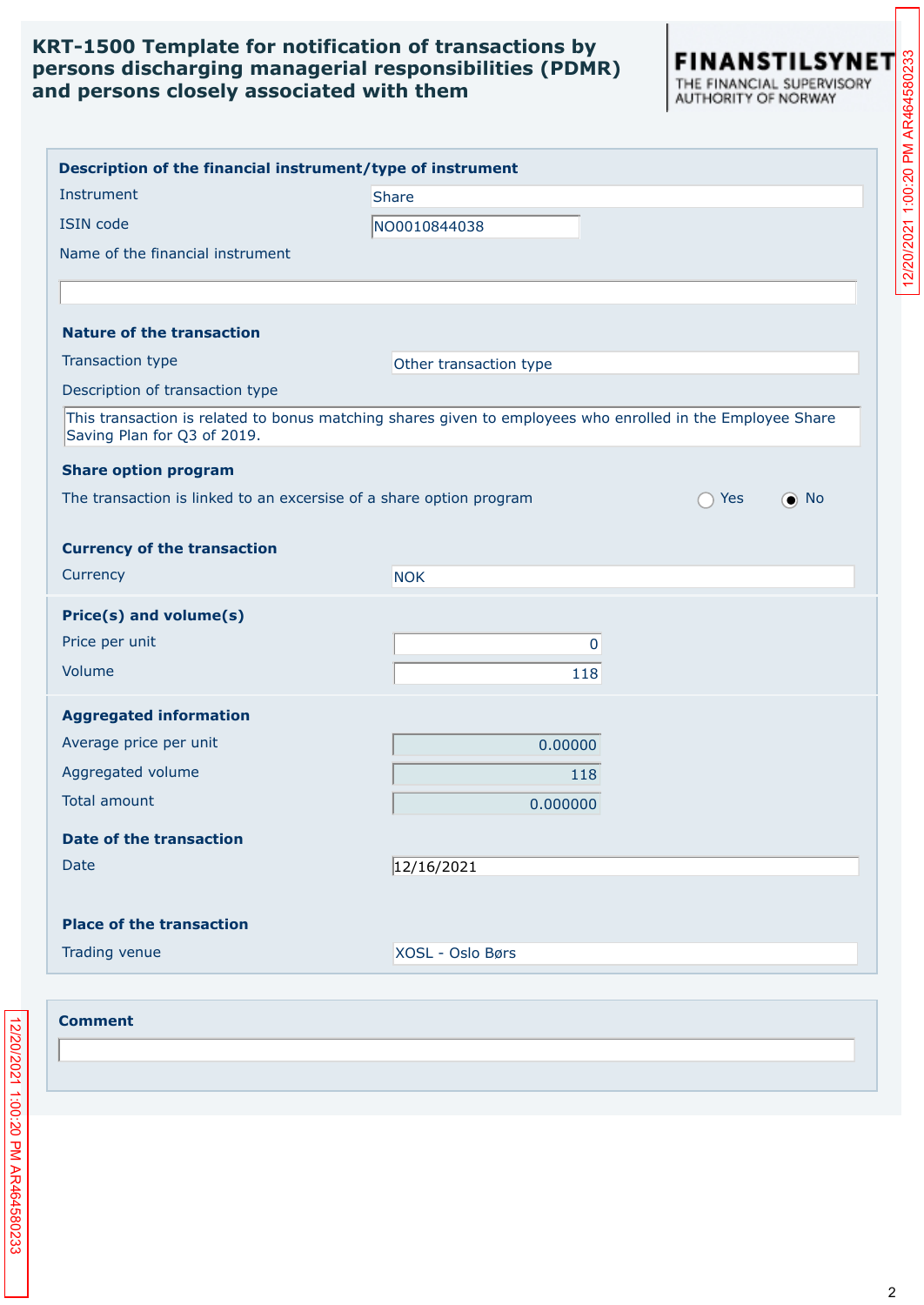

|                                         | RT-1500 Template for notification of transactions by<br><b>FINANSTILSYNET</b><br>ersons discharging managerial responsibilities (PDMR)<br>nd persons closely associated with them |            |            |
|-----------------------------------------|-----------------------------------------------------------------------------------------------------------------------------------------------------------------------------------|------------|------------|
| The person liable:                      |                                                                                                                                                                                   |            |            |
| <b>PDMR</b><br>$\left( \bullet \right)$ | Closely associated person (legal<br>Closely associated person (natural<br>person)<br>person)                                                                                      | 1:01:25 PM |            |
| Info about the one who reports          |                                                                                                                                                                                   |            | 12/20/2021 |
| Last name                               | Jugean                                                                                                                                                                            |            |            |
| First name                              | Anne-Sophie                                                                                                                                                                       |            |            |
| <b>Business name</b>                    | Adevinta                                                                                                                                                                          |            |            |

| <b>About PDMR</b> |                         |
|-------------------|-------------------------|
| Last name         | Raman                   |
| First name        | Uvashni                 |
| Position / role   | <b>Group Management</b> |

#### **Initial notification or amendment to prior notification**

Initial Amendment

| Details about the issuer or emission allowance market participant |                      |
|-------------------------------------------------------------------|----------------------|
| Business name                                                     | Adevinta ASA         |
| LEI number                                                        | 529900W8V3YLHRSZH763 |
|                                                                   |                      |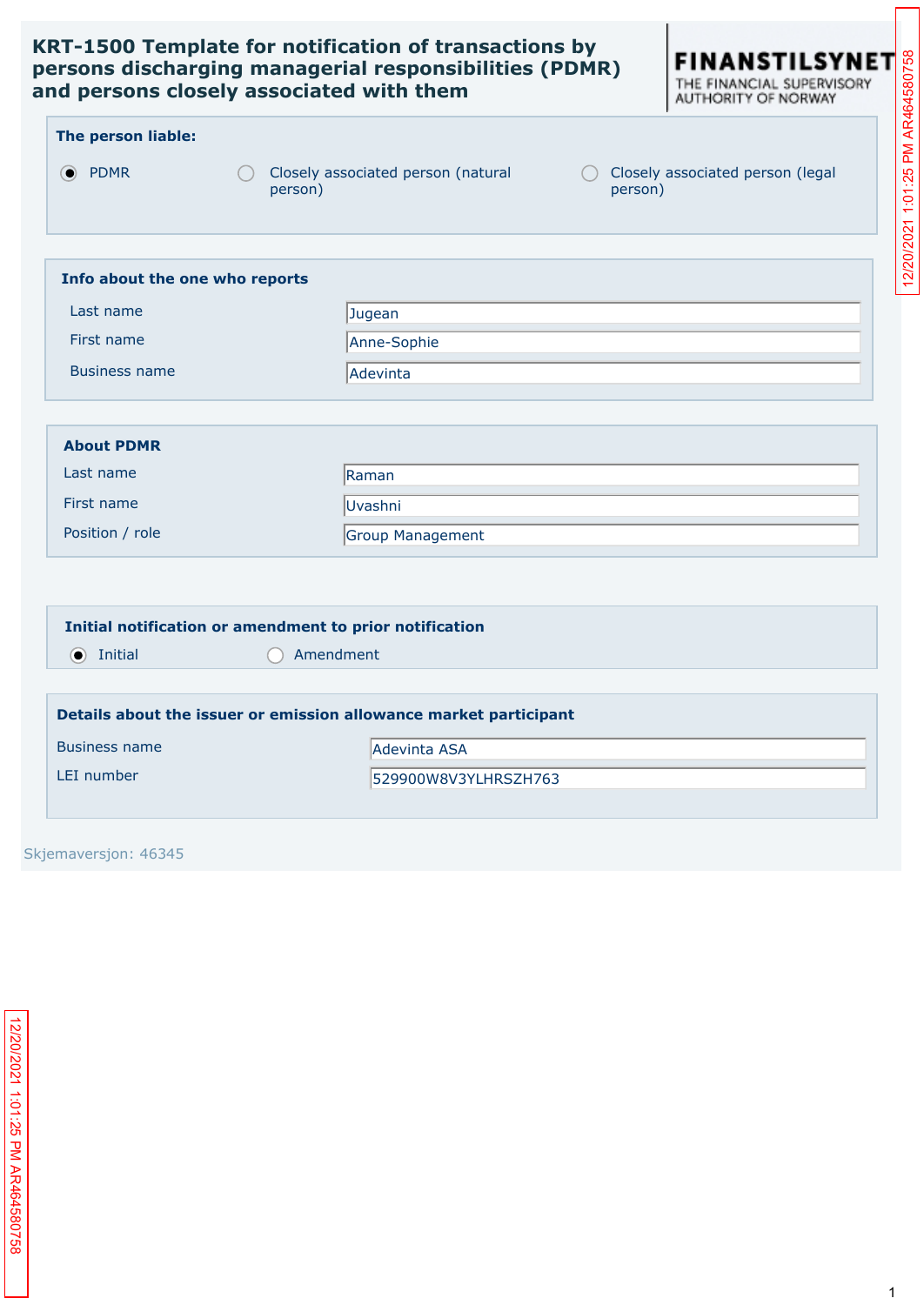| d persons closely associated with them | <b>RT-1500 Template for notification of transactions by</b><br>rsons discharging managerial responsibilities (PDMR) | FINANSTILSYNET<br>THE FINANCIAL SUPERVISORY<br>AUTHORITY OF NORWAY |
|----------------------------------------|---------------------------------------------------------------------------------------------------------------------|--------------------------------------------------------------------|
|                                        | Description of the financial instrument/type of instrument                                                          |                                                                    |
| Instrument                             | <b>Share</b>                                                                                                        |                                                                    |
| <b>ISIN</b> code                       | NO0010844038                                                                                                        |                                                                    |
| Name of the financial instrument       |                                                                                                                     |                                                                    |
|                                        |                                                                                                                     |                                                                    |
| <b>Nature of the transaction</b>       |                                                                                                                     |                                                                    |
| Transaction type                       | Other transaction type                                                                                              |                                                                    |
| Description of transaction type        |                                                                                                                     |                                                                    |
| Saving Plan for Q3 of 2019.            | This transaction is related to bonus matching shares given to employees who enrolled in the Employee Share          |                                                                    |
| <b>Share option program</b>            |                                                                                                                     |                                                                    |
|                                        | The transaction is linked to an excersise of a share option program                                                 | $\odot$ No<br>Yes                                                  |
| <b>Currency of the transaction</b>     |                                                                                                                     |                                                                    |
| Currency                               | <b>NOK</b>                                                                                                          |                                                                    |
| Price(s) and volume(s)                 |                                                                                                                     |                                                                    |
| Price per unit                         | 0                                                                                                                   |                                                                    |
| Volume                                 | 148                                                                                                                 |                                                                    |
| <b>Aggregated information</b>          |                                                                                                                     |                                                                    |
| Average price per unit                 | 0.00000                                                                                                             |                                                                    |
| Aggregated volume                      | 148                                                                                                                 |                                                                    |
| <b>Total amount</b>                    | 0.000000                                                                                                            |                                                                    |
| <b>Date of the transaction</b>         |                                                                                                                     |                                                                    |
| Date                                   | 12/16/2021                                                                                                          |                                                                    |
|                                        |                                                                                                                     |                                                                    |
| <b>Place of the transaction</b>        |                                                                                                                     |                                                                    |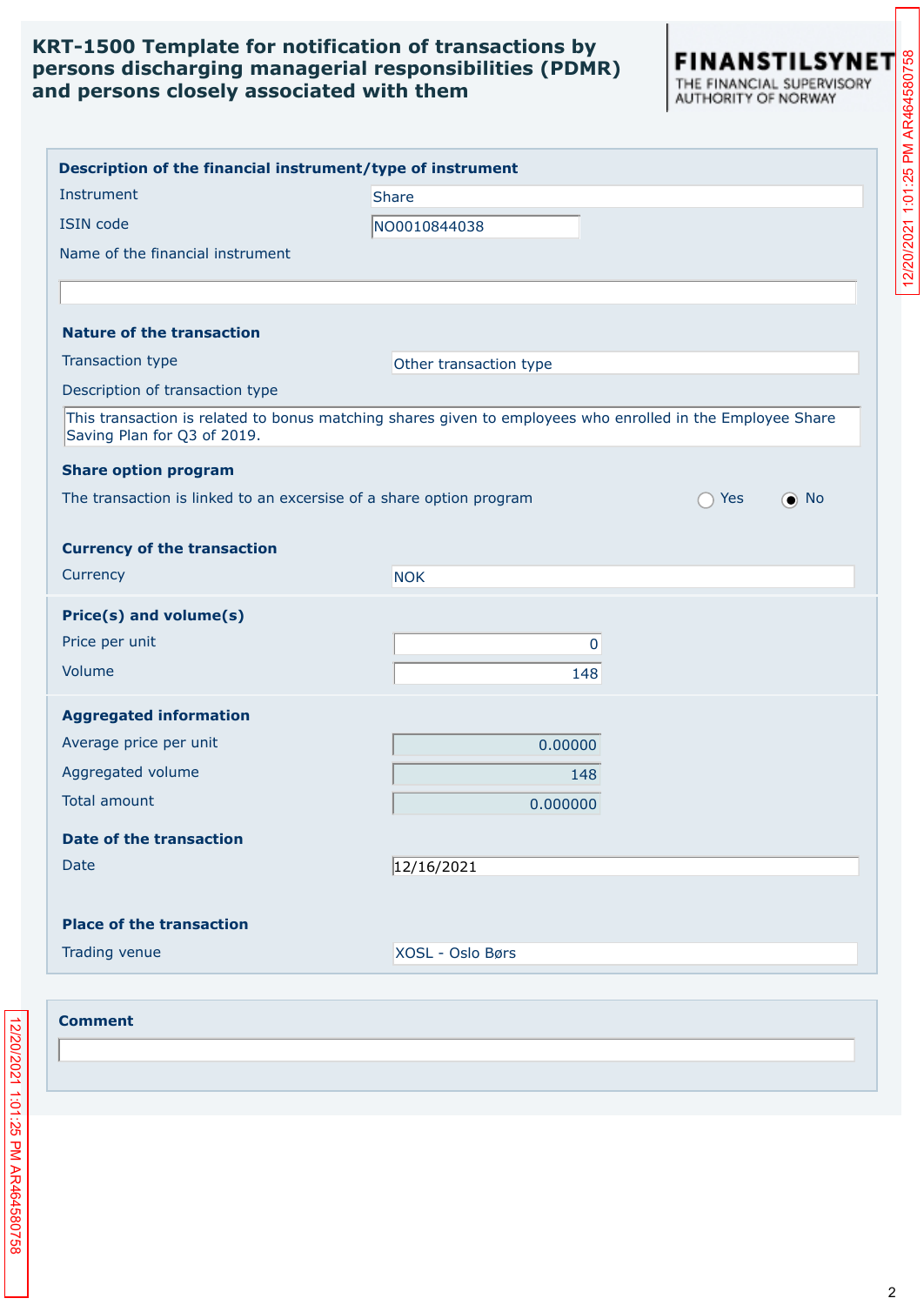

| The person liable: |  |  |  |
|--------------------|--|--|--|
|--------------------|--|--|--|

- 
- PDMR Closely associated person (natural person)
- person)

| Info about the one who reports |                 |
|--------------------------------|-----------------|
| Last name                      | Jugean          |
| First name                     | Anne-Sophie     |
| Business name                  | <b>Adevinta</b> |

| <b>About PDMR</b> |                  |
|-------------------|------------------|
| Last name         | Dexter           |
| First name        | Nicola Jo-Anne   |
| Position / role   | Group Management |

#### **Initial notification or amendment to prior notification**

Initial Amendment

| Details about the issuer or emission allowance market participant |                      |
|-------------------------------------------------------------------|----------------------|
| Business name                                                     | Adevinta ASA         |
| LEI number                                                        | 529900W8V3YLHRSZH763 |
|                                                                   |                      |